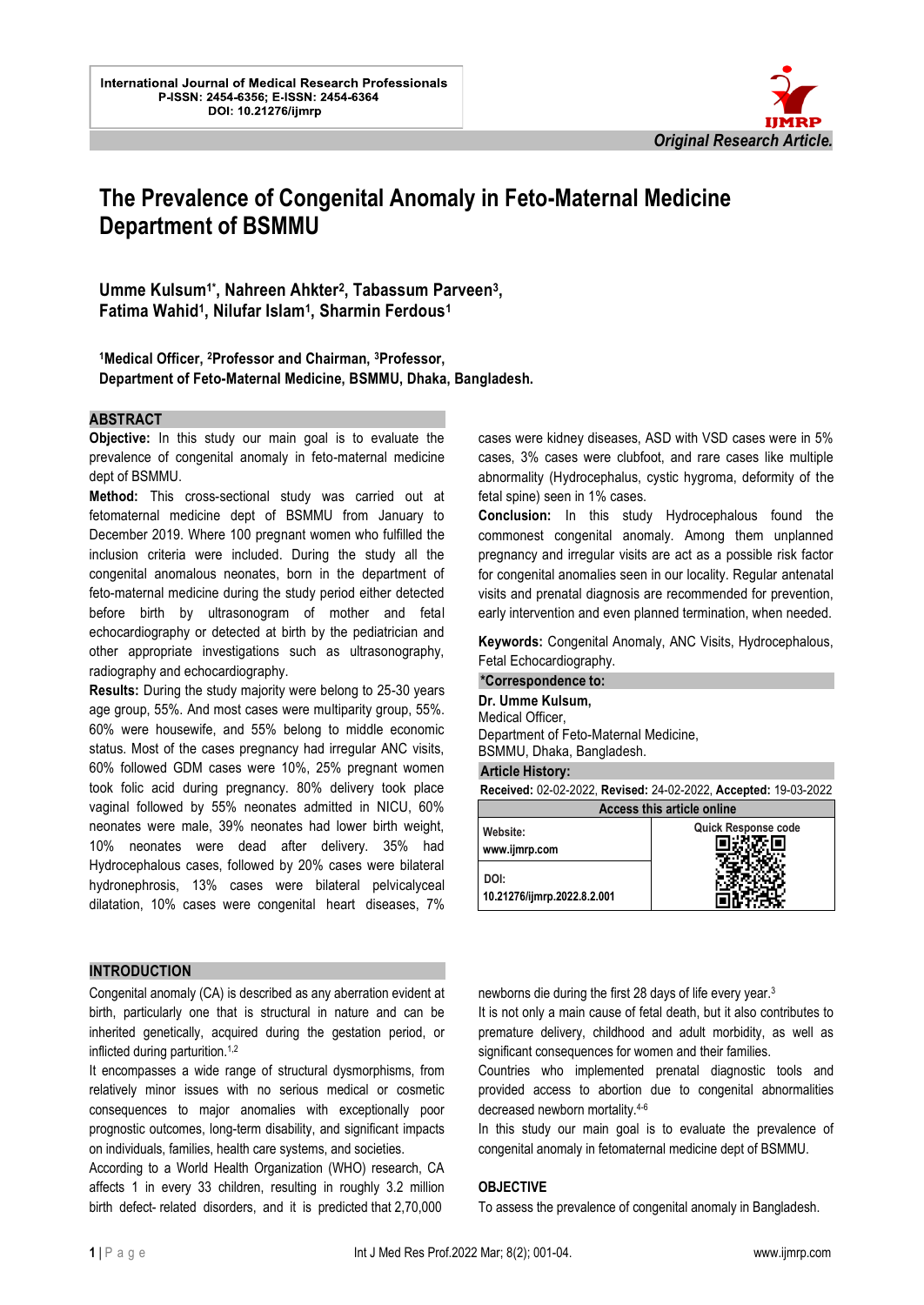## **METHODOLOGY**

This cross-sectional study was carried out at fetomaternal medicine dept of BSMMU from January to December 2019. Where 100 pregnant women who fulfilled the inclusion criteria were included. During the study all the congenital anomalous neonates, born in the department of feto-maternal medicine during the study period either detected before birth by ultrasonogram of mother or detected at birth by the pediatrician and other appropriate investigations such as ultrasonography, radiography and echocardiography. Clinical examination and laboratory investigations were carried out. Statistical analysis was performed using the Statistical package for social science SPSS version 23.0. A descriptive analysis was performed for clinical features and results were presented as mean  $\pm$  SD for quantitative variables and numbers (percentages) for qualitative variables.

## **RESULTS**

In table-1 shows age distribution of the study group where majority were belong to 25-30 years age group, 55%. In figure-1 shows parity distribution of the study where 59% cases were multiparity. Table-2 shows demographic status of the study group where majority were housewife, 60% and 55% belong to middle economic status. In table-3 shows clinical characteristics of the study group where majority of the cases pregnancy had irregular ANC visits, 60% followed GDM cases were 10%, 25% pregnant women took folic acid during pregnancy. In table-4 shows laboratory profile of the study group where in 45% cases had <2.5ng/dl S. folate followed by 55% had >11g/dL HB level, 80% had <15µg/L S. Ferritin and 10% had Rubella IgG +ve cases. In table-5 shows mode of delivery neonates status where 80% delivery took place vaginal followed by 55% neonates admitted in NICU, 60% neonates were male, 39% neonates had lower birth weight, 10% neonates were dead after delivery. In table-6 shows congenital abnormality in neonates where majority had Hydrocephalous cases, 35% followed by 20% cases were bilateral hydronephrosis, 13% cases were bilateral pelvicalyceal dilatation, 10% cases were in heart diseases, 7% cases were kidney diseases, ASD with VSD cases were in 5% cases, 3% cases were clubfoot, and rare cases like multiple abnormality (Hydrocephalus, cystic hygroma, deformity of the fetal spine) seen in 1% cases.

| Table 1: Age distribution of the study group |  |
|----------------------------------------------|--|
|----------------------------------------------|--|

| Age group     | Percentage (%) |
|---------------|----------------|
| 19-24 years   | <b>20%</b>     |
| $25-30$ years | 55%            |
| 31-36 years   | 25%            |



**Figure 1: Parity distribution of the study**



**Fig 2: Bilateral gross fetal hydronephrosis of newborn baby**



**Fig 3: Hydrocephalus of the newborn baby**



**Fig 4: Non immune hydropfetal's of the newborn baby**



**Fig 5: Anencephaly of the new born baby**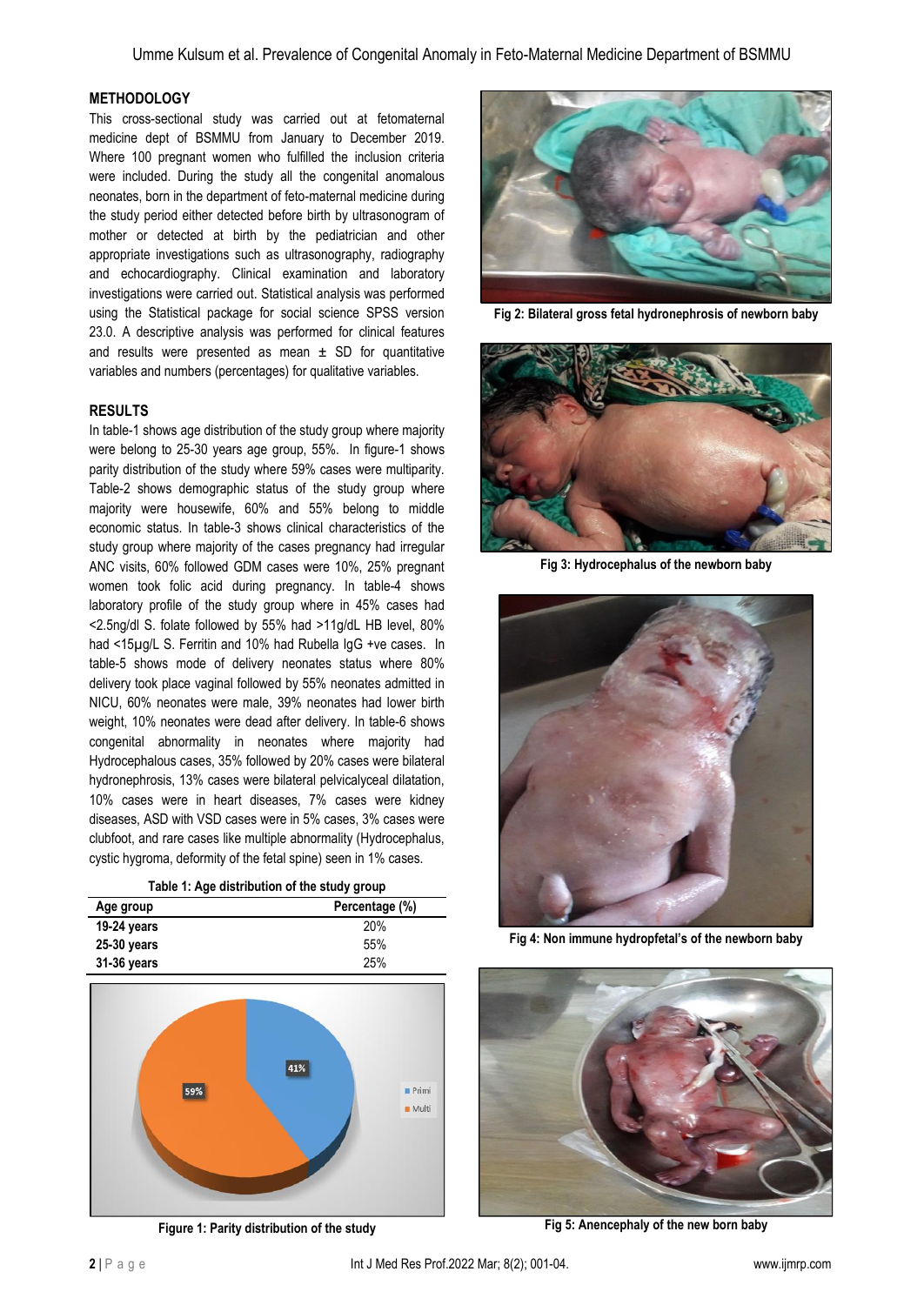Umme Kulsum et al. Prevalence of Congenital Anomaly in Feto-Maternal Medicine Department of BSMMU

| Table 2: Demographic status of the study group |     |  |
|------------------------------------------------|-----|--|
| Demographic status<br>Percentage (%)           |     |  |
| Economic status:                               |     |  |
| I ower                                         | 45% |  |
| Middle                                         | 5%  |  |
| Study patients working status:                 |     |  |
| Housewife                                      | 60% |  |
| Middle Brac worker                             | 10% |  |
| Garments worker                                | 25% |  |
| Ngo worker                                     | 5%  |  |
| <b>Husband occupation</b>                      |     |  |

| Service holder     | 35% |
|--------------------|-----|
| Garments worker    | 29% |
| <b>Businessmen</b> | 32% |
| Others             | 4%  |
|                    |     |

|  | Table-3: Clinical characteristics of the study group |  |  |
|--|------------------------------------------------------|--|--|
|  |                                                      |  |  |

| <b>Consanguinity No:</b>     | 100% |
|------------------------------|------|
| <b>Number of ANC visits:</b> |      |
| Irregular:                   | 60%  |
| $<$ 2 times:                 | 10%  |
| >2 times:                    | 30%  |
| GDM:                         | 10%  |
| Cold and fever:              | 9%   |
| History of abortion          | 5%   |
| Intake of folic acid:        | 25%  |
|                              |      |

#### **Table-4: Laboratory profile of the study group**

| Laboratory profile | Percentage (%) |
|--------------------|----------------|
| S. Folate:         |                |
| $2.5 - 20$ ng/ml   | 55%            |
| $<$ 2.5 $n$ g/dl   | 45%            |
| S. Ferritin:       |                |
| $<$ 15 $\mu$ g/L   | 80%            |
| $>15\mu$ g/L       | 20%            |
| TSH:               |                |
| $0.2 - 2.5$ mU/L   | 90%            |
| <b>FT4:</b>        |                |
| $0.7 - 1.20$ ng/dl | 91%            |
| HB:                |                |
| $<$ 11 g/dL        | 45%            |
| $>11$ g/dL         | 55%            |
| Rubella IqG +ve    | 10%            |

| Table-5: Mode of delivery and neonates status |                |  |
|-----------------------------------------------|----------------|--|
| Mode of delivery                              |                |  |
| Vaginal delivery:                             | 80%            |  |
| Cesarean section:                             | 20%            |  |
| <b>Neonates status:</b>                       | Percentage (%) |  |
| NICU admission of neonates                    | 55%            |  |
| Birth weight:                                 |                |  |
| vi BW                                         | 4%             |  |
| i BW                                          | 39%            |  |
| Normal weight                                 | 57%            |  |
| Neonates gender:                              |                |  |
| Male                                          | 60%            |  |
| Female                                        | 40%            |  |
| Death case of neonates                        | 10%            |  |

| Table 6: Congenital abnormality in neonates |                |  |
|---------------------------------------------|----------------|--|
| <b>Congenital abnormality in neonates</b>   | Percentage (%) |  |
| Hydrocephalous                              | 35%            |  |
| <b>Bilateral hydronephrosis</b>             | 20%            |  |
| <b>Bilateral pelvicalyceal dilatation</b>   | 13%            |  |
| <b>Heart diseases</b>                       | 10%            |  |
| Kidney diseases                             | 7%             |  |
| <b>Omphalocele with ASD with VSD</b>        | 5%             |  |
| <b>Omphalocele</b>                          | 4%             |  |
| Clubfoot                                    | 3%             |  |
| Ventriculomegaly                            | 2%             |  |
| abnormality (Hydrocephalus,<br>Multiple     | 1%             |  |
| cystic hygroma, deformity of the fetal      |                |  |
| spine)                                      |                |  |

#### **DISCUSSION**

With regard to pattern of congenital anomalies in the study, majority had Hydrocephalous cases, 35% followed by 20% cases were bilateral hydronephrosis, 13% cases were bilateral pelvicalyceal dilatation, 10% cases were in heart diseases, 7% cases were kidney diseases, ASD with VSD cases were in 5% cases, 3% cases were clubfoot, and rare cases like multiple abnormality (Hydrocephalus, cystic hygroma, deformity of the fetal spine) seen in 1% cases. Which similar to one study.<sup>6</sup>

Whereas other study found the commonest congenital abnormality seen in musculoskeletal system (33.2%), followed by gastrointestinal tract (15%), CNS (11.2%), genitourinary (10.5%), cardiovascular system (9.1%), skin (8.7%) etc.<sup>7</sup>

Some studies recorded higher incidence of CNS malformations followed by GIT and musculoskeletal system whereas reported GI malformations as the most common one.3, 4

These dissimilarities with our group may be due to genetic or environmental factors. It is reported that a higher incidence of malformation in the babies born to mothers aged over 35 years. <sup>2-3</sup> These were dissimilar with our research work where majority of malformed mother's age between 25-30 years.

But the similar results of us were observed by other researchers.7,8 Previous studies have reported significantly higher incidence of malformations among the multipara and most of the pregnancy before 37 weeks of gestation.<sup>9</sup>

This was consistent with present work which indicates a positive correlation between the birth order and the incidence of congenital anomalies. It was also noted that preterm babies were more prone to develop anomalies than full term.<sup>10</sup> The previous study evaluated the factors that significantly increased the risk of congenital malformations were irregular ANC visits hydramnios, maternal febrile illness in the first trimester, past history of abortions, diabetic mother, eclampsia, history of congenital heart disease in previous child or malformed babies etc.<sup>11</sup> Which was supported by our study where majority of the cases pregnancy had irregular ANC visits, 60% followed GDM cases were 10%, and 5% cases were found who had previous abortion history.

In this study it was observed that 80% patients delivered normally and 20% underwent caesarean section. In Turkey, a five-year retrospective regional study found 56% vaginal delivery and 44% caesarean section which was dissimilar with the current study.<sup>11</sup>

This might be due to we diagnose antenatally by USG and planned to deliver vaginally.